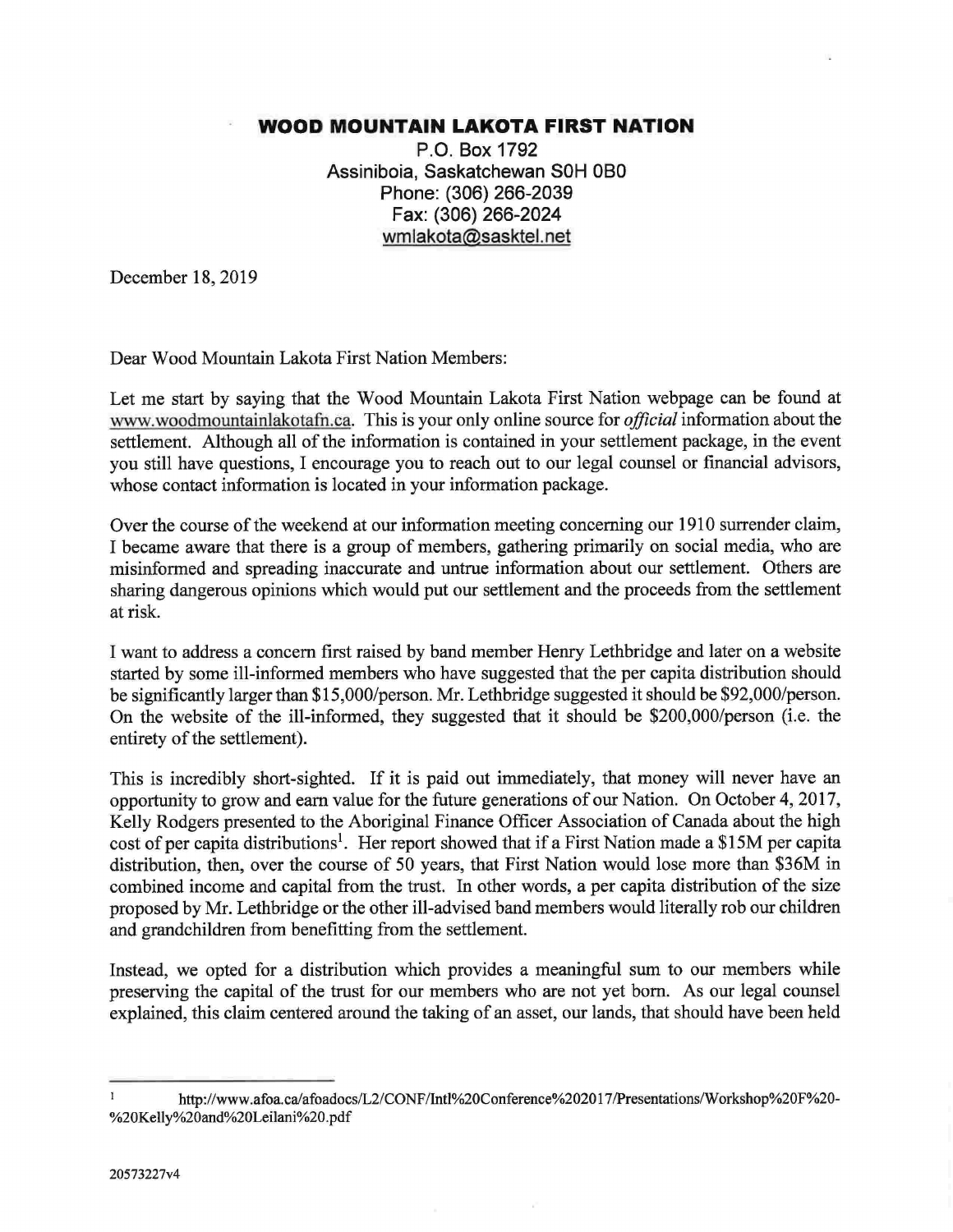forever. The lands should have benefitted not only us and our ancestors, but those members who are not yet born as well. We have established a trust that does precisely this.

Another ill-informed comment I have seen repeated online is that we, as Chief and Council, did not sufficiently consult with members about the settlement. That could not be further from the truth. The Chief and Council is the duly elected Chief and Council of the Wood Mountain Lakota First Nation. We govern our people pursuant to our inherent right of self-government. Any suggestion that we are not the legitimate government of our people undermines our right of selfgovernment. We are elected to represent the people and that is precisely what we have done in negotiating the 1910 Settlement.

In a recent Court decision, the Court rejected two band members' argument and awarded \$20,000 in punitive damages against them, commenting that "...the Goodtracks' flagrant disregard for the First Nation's authority to manage its lands in the best interests of all of its members justifies an award of punitive damages. An award of punitive damages will have the effect of providing an extra measure of specific and general deterrence and will reinforce the principle of the rule of law on the First Nation reserve".

As leadership, we have in fact consulted widely with our members. For the past ten years, we have discussed the settlement at our annual general meetings each and every year and included information in our newsletters. This past year, while we had not yet received a settlement offer, we knew the settlement would likely be in the mid to high \$40M range based on the expert reports. We invited both our legal counsel and our financial advisors to present to the membership. They talked not only about how the settlement was negotiated, but also how we envisioned structuring the trust agreement. We made significant revisions to the trust agreement after consulting with the members.

Moreover, our elders were actively involved in not only consulting on the claim, but actually pursuing it as well. Elders Hartland Goodtrack, Margaret Schmaltz and David Ogle all contributed to building the historical record which eventually got the claim accepted for negotiation.

I also saw a suggestion online that "Chief and Council will have free reign on approximately \$45M". If you read the trust agreement, or the summary contained in your information package, then you know that is clearly not true. All of the money in the trust is protected and controlled by the trustee and beyond the reach of the Chief and Council, whether that is the current Chief and Council or whomever occupies those positions in the future. Chief and Council can only choose (but are not obligated) to apply to the trustee to spend capital money on land purchases (\$6M), investment purposes (\$2M), discretionary purposes (\$2M) (which track the same headings as the First Nations Trust monies which we already receive from gambling revenues from SIGA) and community purposes (\$2.5M). The maximum value of these encroachments is \$12.5M, all of which are for public purposes. This is very conservative in a settlement of this size.

There has also been a suggestion made that this settlement would absolve Canada of all of its past wrong-doings. This too is false. We are required to release the 1910 surrender claim only. The surrender is only with respect to the area to the west of the current reserve, already owned or occupied privately by ranchers. We still have an outstanding claim to Aboriginal title in Western